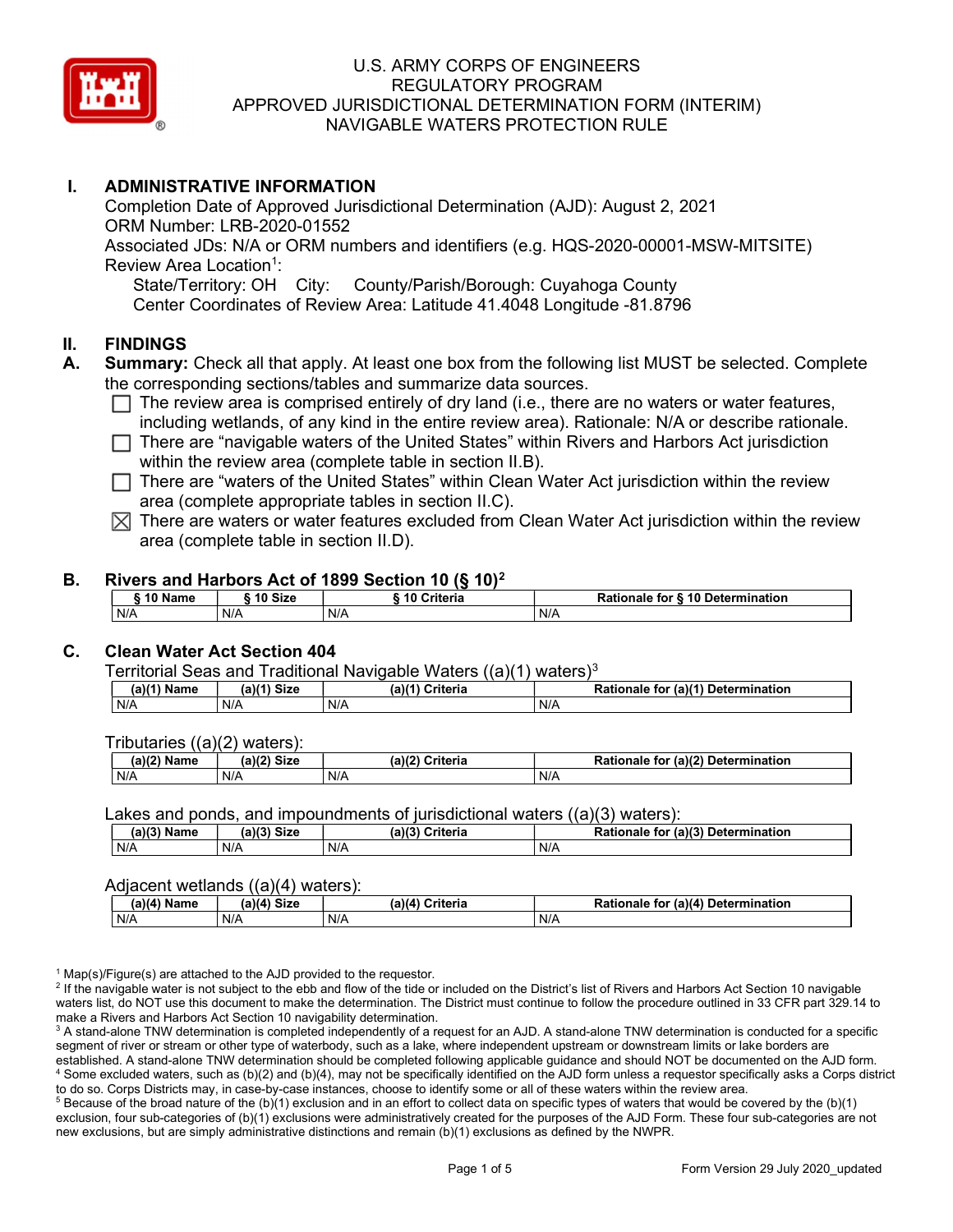

# D. Excluded Waters or Features

Excluded waters  $((b)(1) - (b)(12))^4$ :

| <b>Exclusion Name</b>       | <b>Exclusion Size</b> | Exclusion <sup>5</sup>      | <b>Rationale for Exclusion Determination</b>                                                                                                                                                                                                                                                                                                                                                                                                                                                                                                                                                                                                                                                                                                                               |
|-----------------------------|-----------------------|-----------------------------|----------------------------------------------------------------------------------------------------------------------------------------------------------------------------------------------------------------------------------------------------------------------------------------------------------------------------------------------------------------------------------------------------------------------------------------------------------------------------------------------------------------------------------------------------------------------------------------------------------------------------------------------------------------------------------------------------------------------------------------------------------------------------|
| Wetland A<br>$(2020-01552)$ | 1.738 acres           | (b)(1) Non-adjacent wetland | (a)(1) Assessment: The wetland is not an $(a)(1)$<br>traditional navigable water or a water subject to the ebb<br>and flow of the tide. The wetland is not on the Buffalo<br>District Section 10 list, has not been determined by a<br>Federal Court to be navigable under Federal law, and<br>does not meet the legal definition of navigable-in-fact.<br>The wetland has not been used, is not currently being<br>used, and is not susceptible of being used (with or<br>without reasonable improvements), as a highway for<br>commerce over which trade and travel are, or may be<br>conducted in the customary modes of trade and travel<br>on water. The wetland does not support navigation of<br>any sort and is hundreds of miles from the nearest tidal<br>water. |
|                             |                       |                             | (a)(2) Assessment: The wetland is not a naturally<br>occurring surface water channel, or a constructed or<br>excavated channel used to convey water and therefore,<br>is not an $(a)(2)$ water.                                                                                                                                                                                                                                                                                                                                                                                                                                                                                                                                                                            |
|                             |                       |                             | (a)(3) Assessment: The wetland does not meet the<br>definition of an (a)(3) water as it is not a lake, pond, or<br>impoundment of a jurisdictional water. The wetland is<br>not a standing body of open water. Mapping resources<br>do not indicate that a water of the U.S. previously<br>existed in this location.                                                                                                                                                                                                                                                                                                                                                                                                                                                       |
|                             |                       |                             | (a)(4) Assessment: The subject wetland has been<br>determined to not be "adjacent" to a paragraph (a)(1),<br>(2), or (3) water. Each adjacency criteria is assessed<br>below:                                                                                                                                                                                                                                                                                                                                                                                                                                                                                                                                                                                              |
|                             |                       |                             | $\bullet$<br>(i) The wetland does not abut/touch a water identified<br>in paragraph $(a)(1)$ , $(2)$ , or $(3)$ at any point or any<br>side. The wetland is surrounded by upland on all<br>sides as verified by the Corps in the field during the<br>April 21, 2021 site visit. The nearest potential (a)(1),<br>(2), or (3) water, East Branch Rocky River to the<br>west (See Section IIIC), is 195 feet away from the<br>wetland and is separated by residential lawn, a road,<br>and a steep cliff.                                                                                                                                                                                                                                                                    |
|                             |                       |                             | • (ii) The wetland is not inundated by flooding from a<br>water identified in paragraph (a)(1), (2), or (3) in a<br>typical year. The wetland is located within FEMA<br>Flood Zone X (area of minimal flood hazard, usually<br>depicted on FIRMs as above the 500-year flood<br>level). The wetland is surrounded by upland on all<br>sides as verified by the Corps in the field during the<br>April 21, 2021 site visit. The nearest potential (a)(1),                                                                                                                                                                                                                                                                                                                   |

<sup>1</sup> Map(s)/Figure(s) are attached to the AJD provided to the requestor.

<sup>2</sup> If the navigable water is not subject to the ebb and flow of the tide or included on the District's list of Rivers and Harbors Act Section 10 navigable waters list, do NOT use this document to make the determination. The District must continue to follow the procedure outlined in 33 CFR part 329.14 to make a Rivers and Harbors Act Section 10 navigability determination.

 $^3$  A stand-alone TNW determination is completed independently of a request for an AJD. A stand-alone TNW determination is conducted for a specific segment of river or stream or other type of waterbody, such as a lake, where independent upstream or downstream limits or lake borders are established. A stand-alone TNW determination should be completed following applicable guidance and should NOT be documented on the AJD form. 4 Some excluded waters, such as (b)(2) and (b)(4), may not be specifically identified on the AJD form unless a requestor specifically asks a Corps district to do so. Corps Districts may, in case-by-case instances, choose to identify some or all of these waters within the review area.

 $5$  Because of the broad nature of the (b)(1) exclusion and in an effort to collect data on specific types of waters that would be covered by the (b)(1) exclusion, four sub-categories of (b)(1) exclusions were administratively created for the purposes of the AJD Form. These four sub-categories are not new exclusions, but are simply administrative distinctions and remain (b)(1) exclusions as defined by the NWPR.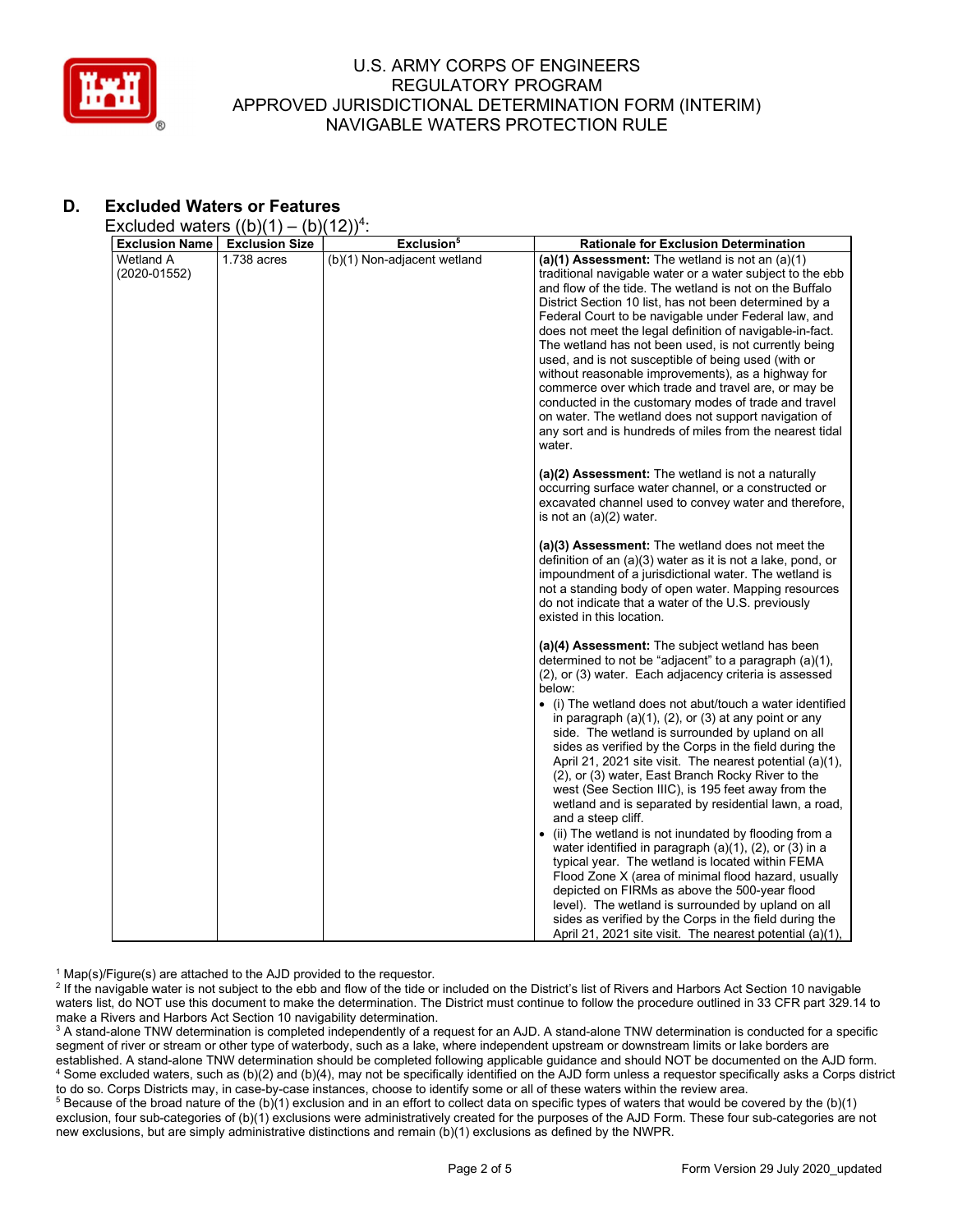

|  | (2), or (3) water, East Branch Rocky River to the<br>west (See Section IIIC), is 195 feet away from the<br>wetland and is separated by a residential lawn, a<br>road, and a steep cliff. The East Branch Rocky River<br>is approximately 90-100 feet lower in elevation than<br>the wetland as there is a steep cliff to the west.<br>Because the nearest potential $(a)(1)$ , $(2)$ , or $(3)$ water<br>is located at such a distance away, the wetland is<br>within a designated FEMA zone with minimal<br>flooding potential, and any flooding from the $(a)(1)$ ,<br>(2), or (3) water would have to exceed the height of<br>the steep cliff, it is unlikely that the wetland would be<br>inundated by flooding from an $(a)(1)$ , $(2)$ or $(3)$ water<br>in a typical year. No evidence of inundation by<br>flooding was observed during the April 21, 2021 site<br>visit.<br>(iii) The wetland is not physically separated from a<br>water identified in paragraph $(a)(1)$ , $(2)$ , or $(3)$ only by<br>a natural berm, bank, dune, or similar natural<br>feature. The wetland is surrounded by upland on all<br>sides as verified by the Corps in the field during the<br>April 21, 2021 site visit. No berms, banks, dunes, or<br>other natural features persist along the wetland<br>boundary. The nearest potential $(a)(1)$ , $(2)$ , or $(3)$<br>water is 195 feet away, East Branch Rocky River to<br>the west, (See Section IIIC) from the wetland and is<br>separated by a residential lawn, a road, and a steep<br>cliff. |
|--|----------------------------------------------------------------------------------------------------------------------------------------------------------------------------------------------------------------------------------------------------------------------------------------------------------------------------------------------------------------------------------------------------------------------------------------------------------------------------------------------------------------------------------------------------------------------------------------------------------------------------------------------------------------------------------------------------------------------------------------------------------------------------------------------------------------------------------------------------------------------------------------------------------------------------------------------------------------------------------------------------------------------------------------------------------------------------------------------------------------------------------------------------------------------------------------------------------------------------------------------------------------------------------------------------------------------------------------------------------------------------------------------------------------------------------------------------------------------------------------------------------------------------------------------|
|  | (iv) The wetland is not physically separated from a<br>$\bullet$<br>water identified in paragraph $(a)(1)$ , $(2)$ , or $(3)$ only by<br>an artificial dike, barrier, or similar artificial structure.<br>The wetland is surrounded by upland on all sides as<br>verified by the Corps in the field during April 21, 2021<br>site visit. No artificial dike, barrier, or similar artificial<br>structure persist immediately along the wetland<br>boundary. The nearest potential $(a)(1)$ , $(2)$ , or $(3)$<br>water is 195 feet away, East Branch Rocky River to<br>the west, (See Section IIIC) from the wetland and is<br>separated by a residential lawn, a road, and a steep<br>cliff. The wetland is not part of a larger wetland<br>divided by a road or similar artificial structure.                                                                                                                                                                                                                                                                                                                                                                                                                                                                                                                                                                                                                                                                                                                                              |

## III. SUPPORTING INFORMATION

- A. Select/enter all resources that were used to aid in this determination and attach data/maps to this document and/or references/citations in the administrative record, as appropriate.
	- X Information submitted by, or on behalf of, the applicant/consultant: Water Resource
		- Delineation Report, 4.3 Acres, Ruple Parkway, City of Brook Park, Cuyahoga County, Ohio November 2020

This information is sufficient for purposes of this AJD.

Data sheets prepared by the Corps: Title(s) and/or date(s).

<sup>&</sup>lt;sup>1</sup> Map(s)/Figure(s) are attached to the AJD provided to the requestor.

<sup>&</sup>lt;sup>2</sup> If the navigable water is not subject to the ebb and flow of the tide or included on the District's list of Rivers and Harbors Act Section 10 navigable waters list, do NOT use this document to make the determination. The District must continue to follow the procedure outlined in 33 CFR part 329.14 to make a Rivers and Harbors Act Section 10 navigability determination.

 $^3$  A stand-alone TNW determination is completed independently of a request for an AJD. A stand-alone TNW determination is conducted for a specific segment of river or stream or other type of waterbody, such as a lake, where independent upstream or downstream limits or lake borders are established. A stand-alone TNW determination should be completed following applicable guidance and should NOT be documented on the AJD form. 4 Some excluded waters, such as (b)(2) and (b)(4), may not be specifically identified on the AJD form unless a requestor specifically asks a Corps district to do so. Corps Districts may, in case-by-case instances, choose to identify some or all of these waters within the review area.

 $5$  Because of the broad nature of the (b)(1) exclusion and in an effort to collect data on specific types of waters that would be covered by the (b)(1) exclusion, four sub-categories of (b)(1) exclusions were administratively created for the purposes of the AJD Form. These four sub-categories are not new exclusions, but are simply administrative distinctions and remain (b)(1) exclusions as defined by the NWPR.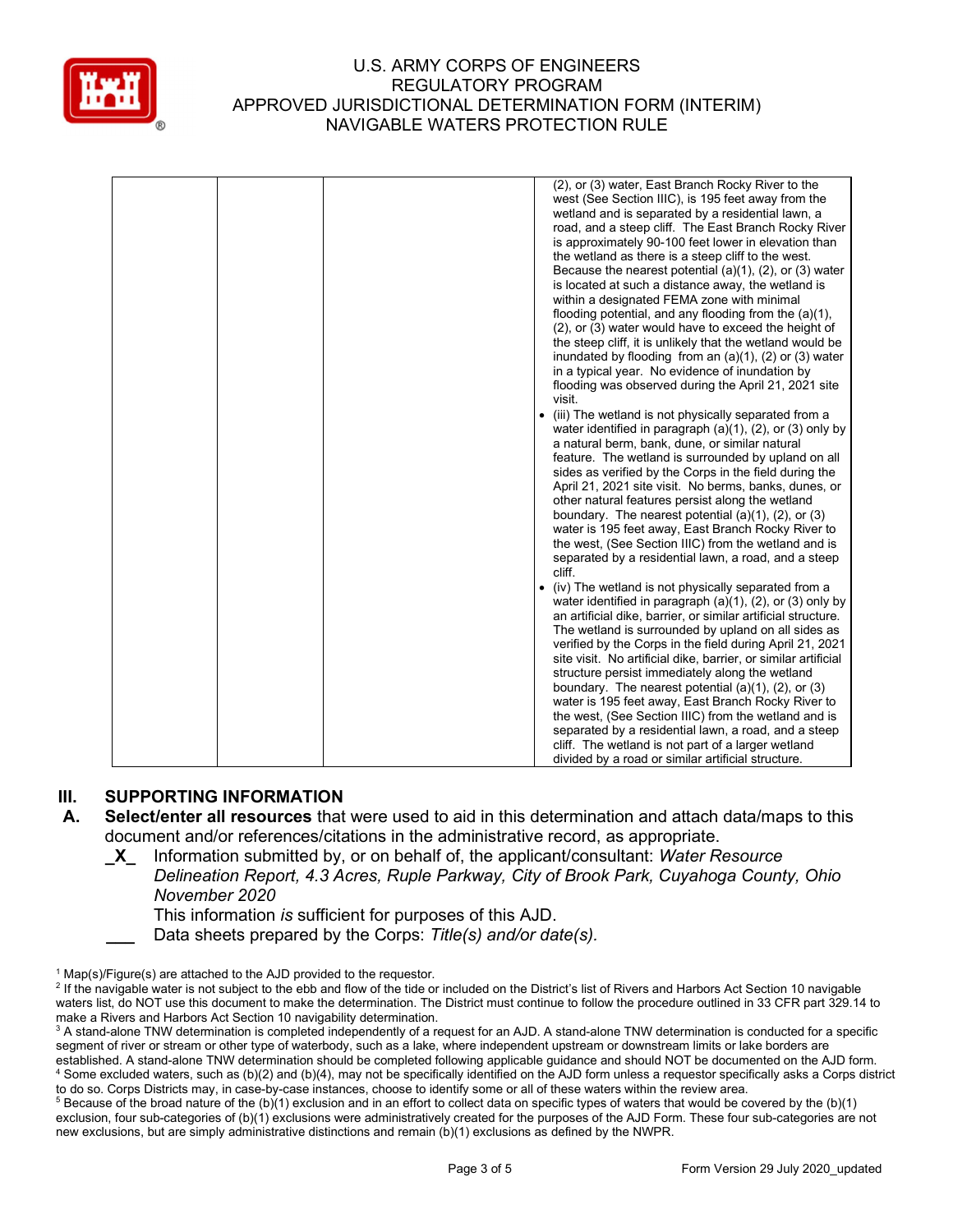

- \_X\_ Photographs: (NA, aerial, other, aerial and other) ORM2 Mapbox Aerial (date not specified), ConnectExplorer aerial photographs dated 3/13/2021, 11/20/2020, 1/7/2020, 3/27/2019
- X Corps Site visit(s) conducted on: April 21, 2021
- Previous Jurisdictional Determinations (AJDs or PJDs):
- X Antecedent Precipitation Tool: *provide detailed discussion in Section III.B.*
- USDA NRCS Soil Survey: Title(s) and/or date(s).
- USFWS NWI maps: Title(s) and/or date(s).
- USGS topographic maps: 7.5 Minute Lakewood Quad (accessed in ORM2 on 6/4/2021)

## Other data sources used to aid in this determination:

| Data Source (select)       | Name and/or date and other relevant information                      |
|----------------------------|----------------------------------------------------------------------|
| <b>USGS Sources</b>        | USGS NHD Layer (ORM2 accessed 6/4/2021)                              |
| <b>USDA Sources</b>        | N/A.                                                                 |
| <b>NOAA Sources</b>        | N/A.                                                                 |
| <b>USACE Sources</b>       | AJD for LRB-2020-01553                                               |
| State/Local/Tribal Sources | $N/A$ .                                                              |
| <b>Other Sources</b>       | Cuyahoga County- GIS https://gis.cuyahogacounty.us accessed 6/4/2021 |
|                            | *2006 2-foot Elevation Contours                                      |
|                            | *Fall 2020 Aerial (date not specified)                               |
| <b>FEMA/FIRM Maps</b>      | FEMA's National Flood Hazard Layer (NFHL) accessed 6/4/2021 in ORM2  |

B. Typical year assessment(s): The Corps Antecedent Precipitation Tool was used to complete typical year assessments. The APT pulls precipitation data from NOAA's Daily Global Historical Climatology Network. The APT evaluates normal precipitation conditions based on the three 30-day periods preceding the observation date. For each period, a weighted condition value is assigned by determining whether the 30- day precipitation total falls within, above, or below the 70th and 30th percentiles for totals from the same date range over the preceding 30 years. The APT then makes a determination of "normal," "wetter than normal," or "drier than normal" based on the condition value sum. The APT also displays results generated via the Palmer Drought Severity Index (PDSI) and the University of Delaware WebWIMP. The latitude/longitude for the subject parcel was input into the APT and "single" point was chosen for the geographic area. A "single point" geographic area was used, using the center coordinates of the review area (41.402289, -81.875981). Results and assessments are provided below:

| Latitude                                                                                           | Longitude  | Date       | <b>PDSI</b> | <b>PDSI Class</b> | Season                         | ARC.  | Antecedent | Resource   |  |  |  |  |
|----------------------------------------------------------------------------------------------------|------------|------------|-------------|-------------------|--------------------------------|-------|------------|------------|--|--|--|--|
|                                                                                                    |            |            | Value       |                   |                                | Score | Precip     |            |  |  |  |  |
|                                                                                                    |            |            |             |                   |                                |       | Conditions |            |  |  |  |  |
| 41.40229                                                                                           | $-81.8759$ | 04/21/2021 |             | Mild              | Wet                            | 6     | Drier than | Site visit |  |  |  |  |
|                                                                                                    |            |            |             | <b>Drought</b>    | Season                         |       | Normal     |            |  |  |  |  |
| Assessment: The 4/21/2021 site visit was conducted during drier than normal conditions. A small    |            |            |             |                   |                                |       |            |            |  |  |  |  |
| amount of precipitation 2-3" of snow fell immediately preceding the date of the site visit and was |            |            |             |                   |                                |       |            |            |  |  |  |  |
|                                                                                                    |            |            |             |                   | melting during the site visit. |       |            |            |  |  |  |  |

<sup>&</sup>lt;sup>1</sup> Map(s)/Figure(s) are attached to the AJD provided to the requestor.

<sup>&</sup>lt;sup>2</sup> If the navigable water is not subject to the ebb and flow of the tide or included on the District's list of Rivers and Harbors Act Section 10 navigable waters list, do NOT use this document to make the determination. The District must continue to follow the procedure outlined in 33 CFR part 329.14 to make a Rivers and Harbors Act Section 10 navigability determination.

 $^3$  A stand-alone TNW determination is completed independently of a request for an AJD. A stand-alone TNW determination is conducted for a specific segment of river or stream or other type of waterbody, such as a lake, where independent upstream or downstream limits or lake borders are established. A stand-alone TNW determination should be completed following applicable guidance and should NOT be documented on the AJD form. 4 Some excluded waters, such as (b)(2) and (b)(4), may not be specifically identified on the AJD form unless a requestor specifically asks a Corps district

to do so. Corps Districts may, in case-by-case instances, choose to identify some or all of these waters within the review area.  $5$  Because of the broad nature of the (b)(1) exclusion and in an effort to collect data on specific types of waters that would be covered by the (b)(1) exclusion, four sub-categories of (b)(1) exclusions were administratively created for the purposes of the AJD Form. These four sub-categories are not new exclusions, but are simply administrative distinctions and remain (b)(1) exclusions as defined by the NWPR.